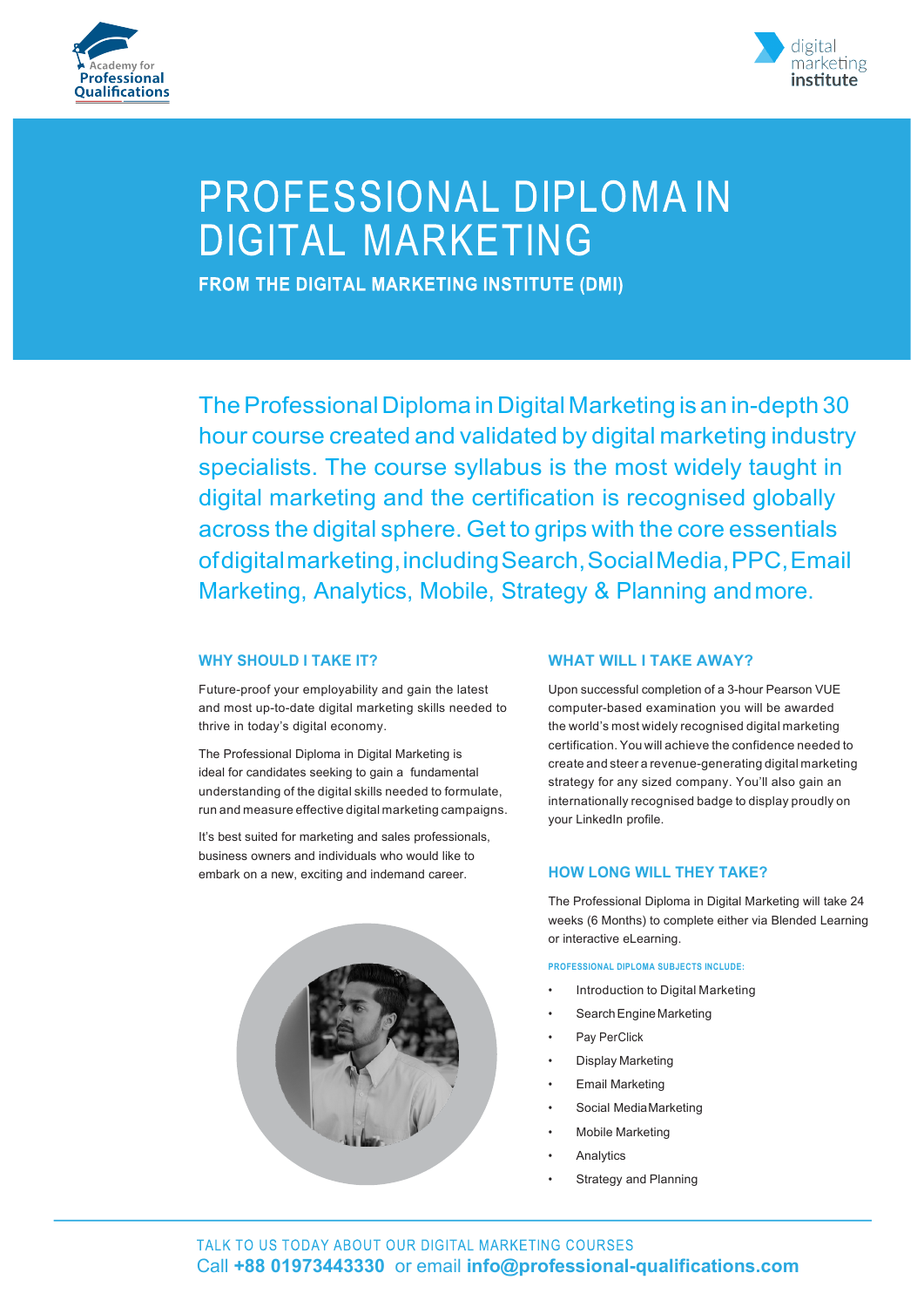



# **MODULE DESCRIPTIONS**

| <b>Module title</b>                          | <b>Description</b>                                                                                                                                                                                                                                                                                                                                                                                                                                       |  |
|----------------------------------------------|----------------------------------------------------------------------------------------------------------------------------------------------------------------------------------------------------------------------------------------------------------------------------------------------------------------------------------------------------------------------------------------------------------------------------------------------------------|--|
| Introduction to<br><b>Digital Marketing</b>  | The Introduction to Digital Marketing module helps you get to grips with the fundamentals<br>of digital marketing. You'll explore the digital marketing principles that can help you<br>drive a powerful digital marketing strategy for your business. Subjects include SEO, Web<br>Analytics, PPC, Email Marketing, Social Media Marketing, Affiliate Marketing, Digital Display<br>Advertising and Video Marketing.                                    |  |
| <b>Search Engine</b><br><b>Optimisation</b>  | The Search Engine Optimization (SEO) module teaches you the most effective techniques<br>to help your website rank in the top results of the most popular search engines, including<br>Google. Learn how to create, measure and carry out a powerful SEO strategy for your<br>business. Subjects include SEO, Web Analytics, PPC, Email Marketing, Social Media<br>Marketing and more.                                                                   |  |
| Pay Per Click                                | The Pay Per Click (PPC) module helps you understand how to create, run and measure<br>cost-effective search advertising campaigns for your business. Learn how to create<br>advanced keyword research that matches your consumers' intent and discover how to<br>budget effectively. Subjects include PPC Concepts, Google PPC, Display Networks, Ad Copy,<br>Landing Pages, Conversion Tracking, Bidding and more.                                      |  |
| <b>Email Marketing</b>                       | The Email Marketing module enables you to create effective email marketing campaigns<br>that help nurture your existing customers and prospects. Learn how to create subject lines<br>that get opened and master how to create copy that appeals to your target audience.<br>Discover the best tools and platforms to help you design, create and test your campaigns<br>and choose the perfect time for sending emails.                                 |  |
| <b>Digital Display</b><br><b>Advertising</b> | The Digital Display Advertising module gives you the skills needed to create magnetic<br>display campaigns. Master the key concepts of digital display advertising and learn how to<br>plan, create and optimize clickable ad campaigns your customers get, love and respond<br>to. Subjects include Ad Formats and Features, Targeting & Tracking your Campaign,<br>Creative Formats, Campaign Budget and more.                                         |  |
| <b>Mobile Marketing</b>                      | The Mobile Marketing module teaches you the latest mobile technologies and emergent<br>trends used in mobile marketing. Get equipped with the practical skills and knowledge<br>needed to create an epic mobile-friendly marketing strategy that helps you reach your<br>target audience at the right time, in the right way and in the right location. Subjects<br>include Mobile Advertising, Mobile Apps, Opportunities & Risks and more.             |  |
| <b>Web Analytics</b>                         | The Analytics module helps you track, monitor and optimize your digital marketing campaigns<br>effectively to ensure your Digital Marketing activities are fully optimized. Discover how to create<br>an effective online reporting structure for any business. Learn how to set up your Google<br>Analytics account, apply analytics tracking to your website and explore analytical insights like<br>audience location, demographics and device usage. |  |
| Social Media<br><b>Marketing</b>             | The social media marketing module consists of two parts. Part one shows you how<br>to grow a social media following. You'll learn how to excite and engage customers on<br>Facebook, LinkedIn, YouTube and Google+. Part two teaches you how to implement social<br>advertising features and social listening techniques to help you foster relationships with<br>customers. You'll also discover how to create a winning social media strategy.         |  |
| <b>Strategy &amp; Planning</b>               | The Strategy & Planning module enables you to create an optimized, engaging and customer-<br>pleasing digital marketing plan that ties together the core modules you have mastered throughout<br>the programme. You'll discover how to create a situation analysis, define your target audience,<br>select measurable objectives, plan your campaign, set the appropriate budget and measure your<br>campaign effectively.                               |  |